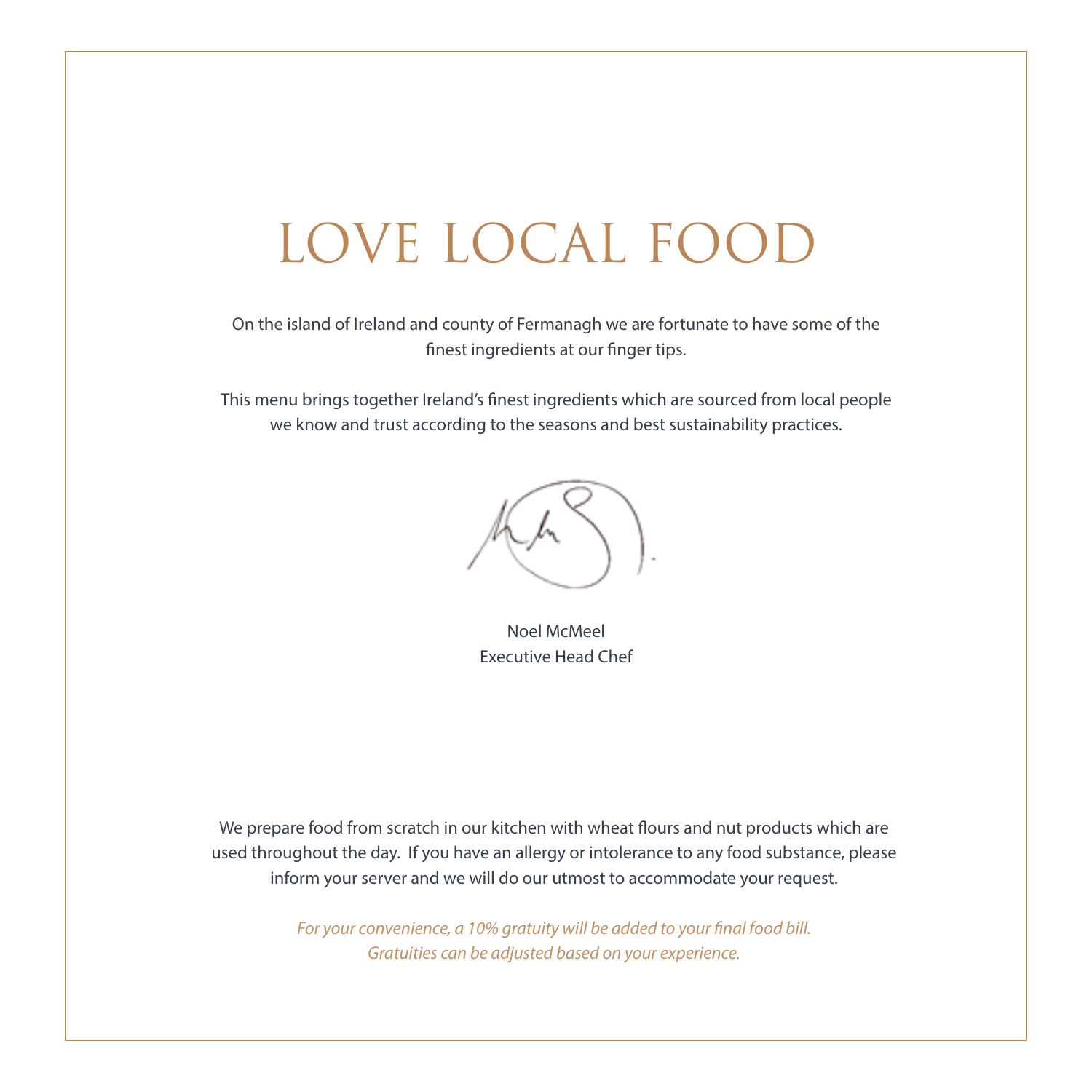# MORNING SELECTION

*Served from 10am – 5pm* 

| Two Mini Freshly Baked Scones - Preserves - Fresh Cream (2, 4, 7) |  |
|-------------------------------------------------------------------|--|
| Three Mini Muffin Selection (2, 4, 7, 10)                         |  |
| Three Mini Pastries Selection (2, 4, 7)                           |  |
| Two Shortbread (2, 7)                                             |  |

# TEAS

The Blaney Bar offers a range of first-class Ronnefeldt Teas from all over the world.

All the teas are organically grown, produced and processed to be vegan. The ingredients are sown, nurtured, watered and harvested in gardens which are certified organic.

Fresh Mint Tea **£3.95** Green Tea **£3.95** Camomile Tea **£3.95**

Brewed Tea **£3.50** Decaffeinated Tea **£3.95** Earl Grey Tea **£3.95**

# **COFFEES**

The Blaney Bar serves Java Republic Coffee, hand roasted in Dublin, ethically sourced directly from growers around the world.

| Americano £3.75         | Espresso £3.75      | Cappuccino £4.20                                                                   |
|-------------------------|---------------------|------------------------------------------------------------------------------------|
| Flat White <b>£4.20</b> |                     | Latte £4.30 (Add Monin Syrup: Caramel, Gingerbread, Hazelnut, Vanilla or Cinnamon) |
| Mochaccino <b>£4.30</b> | Hot Chocolate £4.20 |                                                                                    |

*All coffees can be served decaffeinated. Oat Milk, Almond Milk, Soya Milk and Coconut Milk available*

| Irish Coffee £7.10   | Bailey's Coffee £7.10 |
|----------------------|-----------------------|
| Calypso Coffee £7.10 | Amaretto Coffee £7.10 |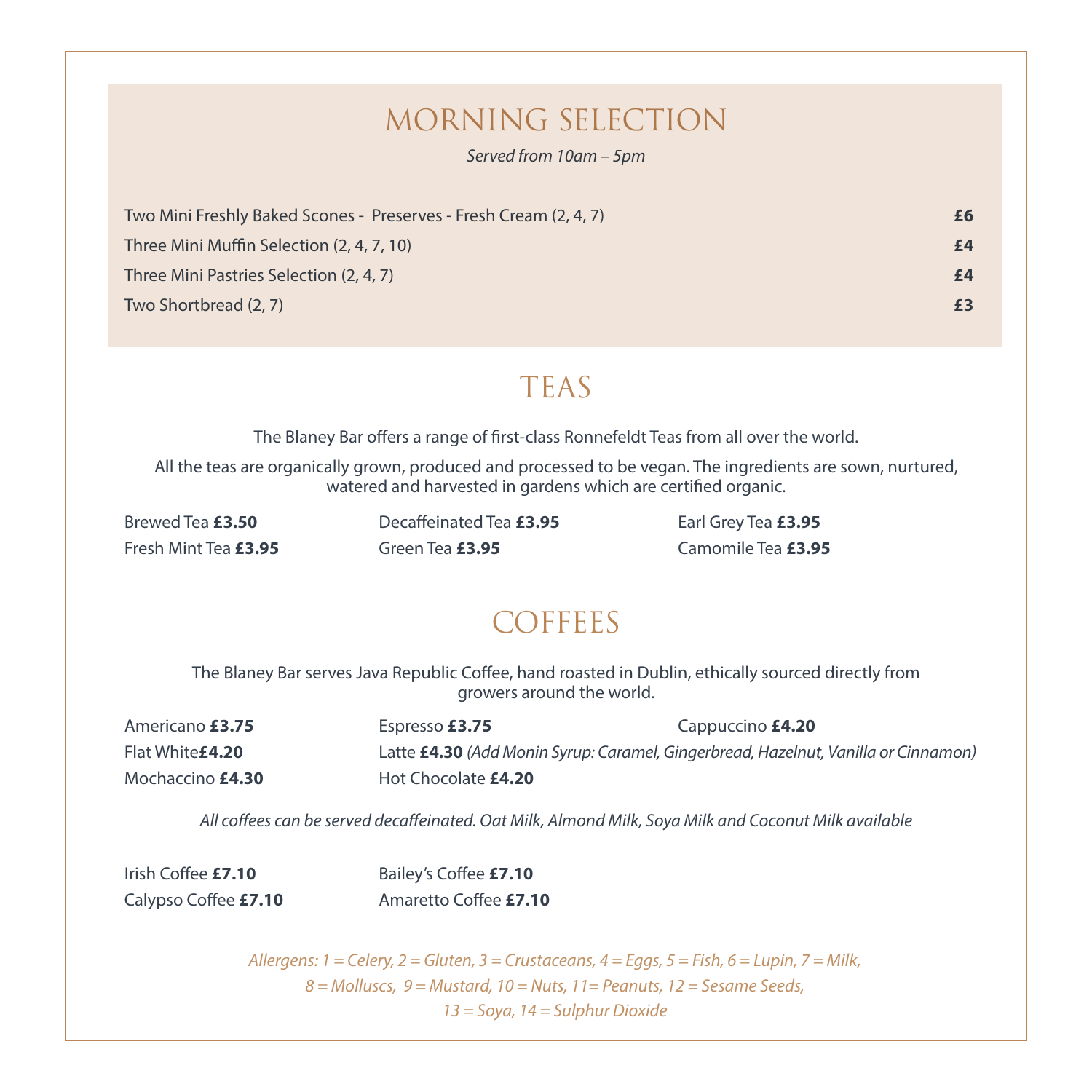## TO START

### SOMETHING SOUP

Homemade Soup - Guinness Wheaten Bread

### *(1, 2, 3, 4)*

### **£8**

### SMOKED HADDOCK & SALMON CHOWDER

Traditional Guinness Wheaten Bread

*(1, 2, 3, 4, 7, 8, 10)*

#### **£12**

#### FIVEMILETOWN BOILI GOAT CHEESE

Apple & Cinnamon Granola - Tomato Compote - Runny Honey - Rocket Pistachio & Pickled Onion Salad

*(2, 4, 5)*

#### **£12**

#### COLD CHICKEN COUSCOUS SALAD

Corn & Pepper Couscous - Roasted Peanuts - Cumin Yogurt Dressing Burren Balsamic & Armagh Apple Dressing

*(1, 2, 3, 4, 5, 7)*

**£13**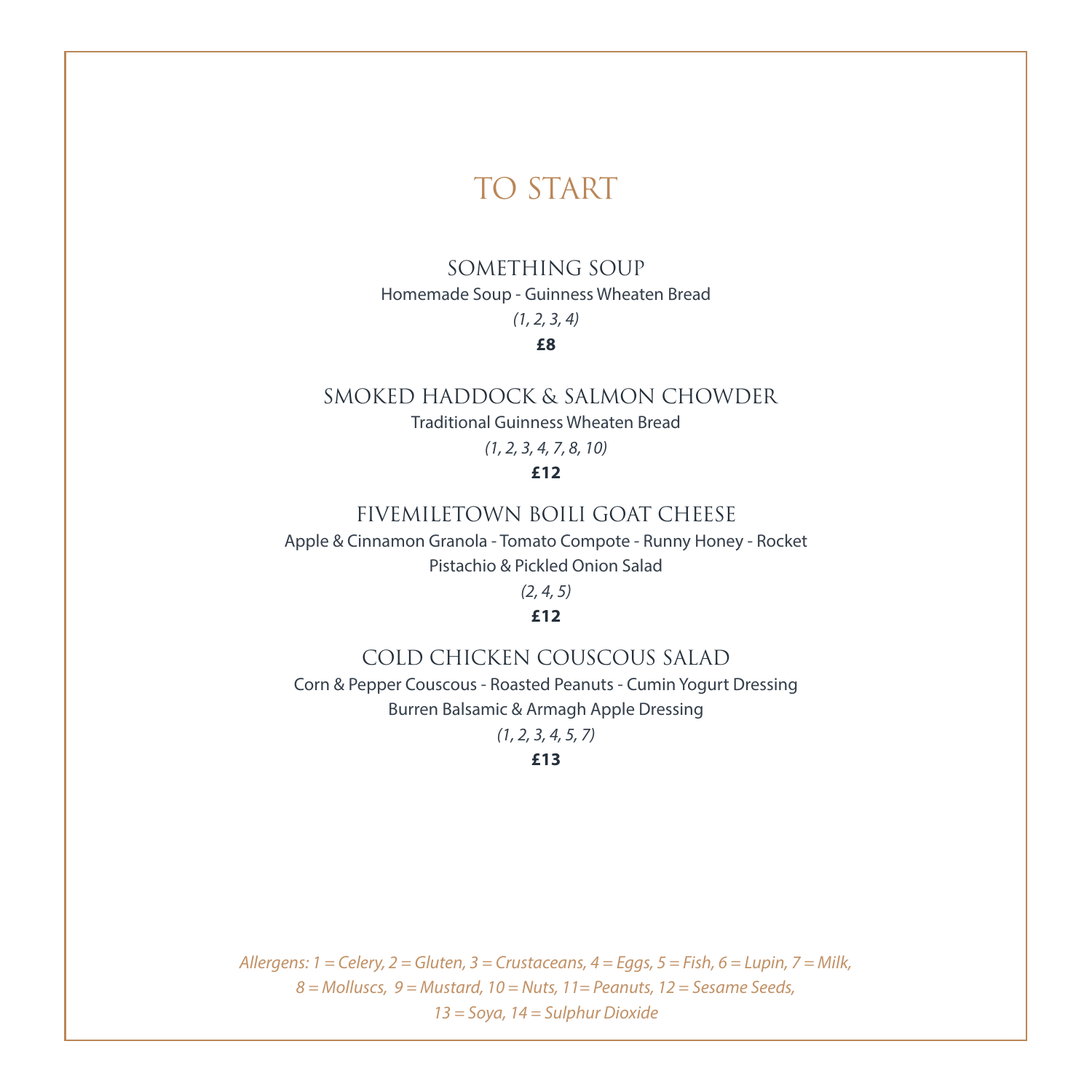### SANDWICHES / SALADS

LOUGH ERNE'S CHICKEN SANDWICH

Local Chicken & Cooleeney Farm Tipperary Brie - Red Onion Marmalade - Toasted Ciabatta *(1, 2, 4, 7)*

**£10**

#### WARM IRISH GLAZED HAM SANDWICH

Fivemiletown Cheddar Cheese - Granary Seeded Roll *(1, 2, 4)*

**£10**

#### MAPLE WHISKEY CURED SALMON

Lime - Ballyrashane Yogurt & Cucumber - Salt & Lemon Pepper Flat Bread Crispy Capers - Pink Ginger - Islander Kelp *(1 , 2, 4, 5, 8, 9, 10)*

**£15**

#### LISDERGAN SIRLOIN STEAK OPEN SANDWICH

Sliced Sirloin of Beef - Fried Onions - Horseradish Mayo - Rocket Salad - Sour Dough

*(2, 4, 7, 9)*

#### **£22**

SOMETHING VEGETARIAN Buffalo Mozzarella and Roast Bell Pepper Wrap Tomato - Rocket - Basil - Garlic Mayo - *(1, 9, 13)*

**£12**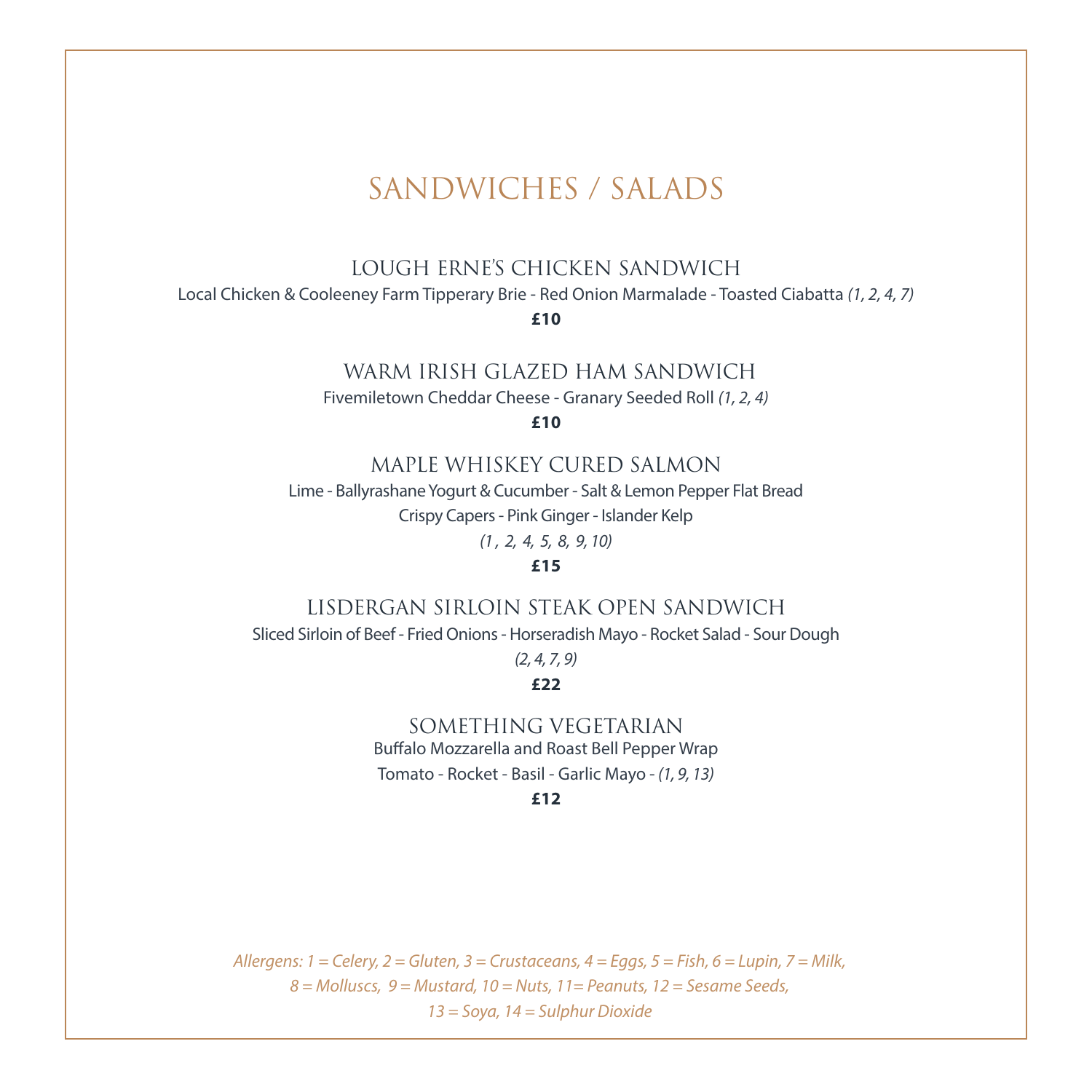### MAIN COURSE

#### STEAK & GUINNESS PIE

Garlic Slice Creamed Potato Cake *(1, 2, 4)*

**£16**

#### BLANEY BURGER

Mill Dam Flax Fed Irish Beef Burger - Grilled Irish Cheddar Cheese - Mayo - Toasted Seeded Bun - Chunky Chips

*(1, 2, 4, 7, 12)*

**£17.50**

#### DAUBE BEEF STEAK

Slow Cooked 12-Hour Northern Irish Stout Beef Steak & Carrot - Traditional Colcannon *(2, 4)*

**£18**

#### VEGAN SUPER FOOD

Roasted Butternut Squash - Wholegrain Rice - Marinated Bean Curd - Broccoli - Pickled Ginger - Radish Hot and Spicy Peanuts - Seaweed Dressing *(1, 2, 10, 11, 13)*

**£17**

#### HADDOCK

Traditional Killybegs Fried Haddock - Baby Salad - Fried Cut Chips - Homemade Pickled Caper & Gherkin Mayo

### *(2, 4, 5, 7*)

#### **£17.50**

#### CHICKEN PASTA

Spiced Chicken Fillet - Herb & Shallot Cream Sauce - Cais Na Tire Cheese *(1, 2, 4)*

**£16**

#### LOUGH ERNE SIGNATURE DISH

Spiced Chicken Fritters - Duck Spring Roll - Hot & Spicy Rice - Mango & Coriander - Chili Slaw - Hot Radish Mayo

*(1, 2, 4, 7)*

#### **£27 (for two)**